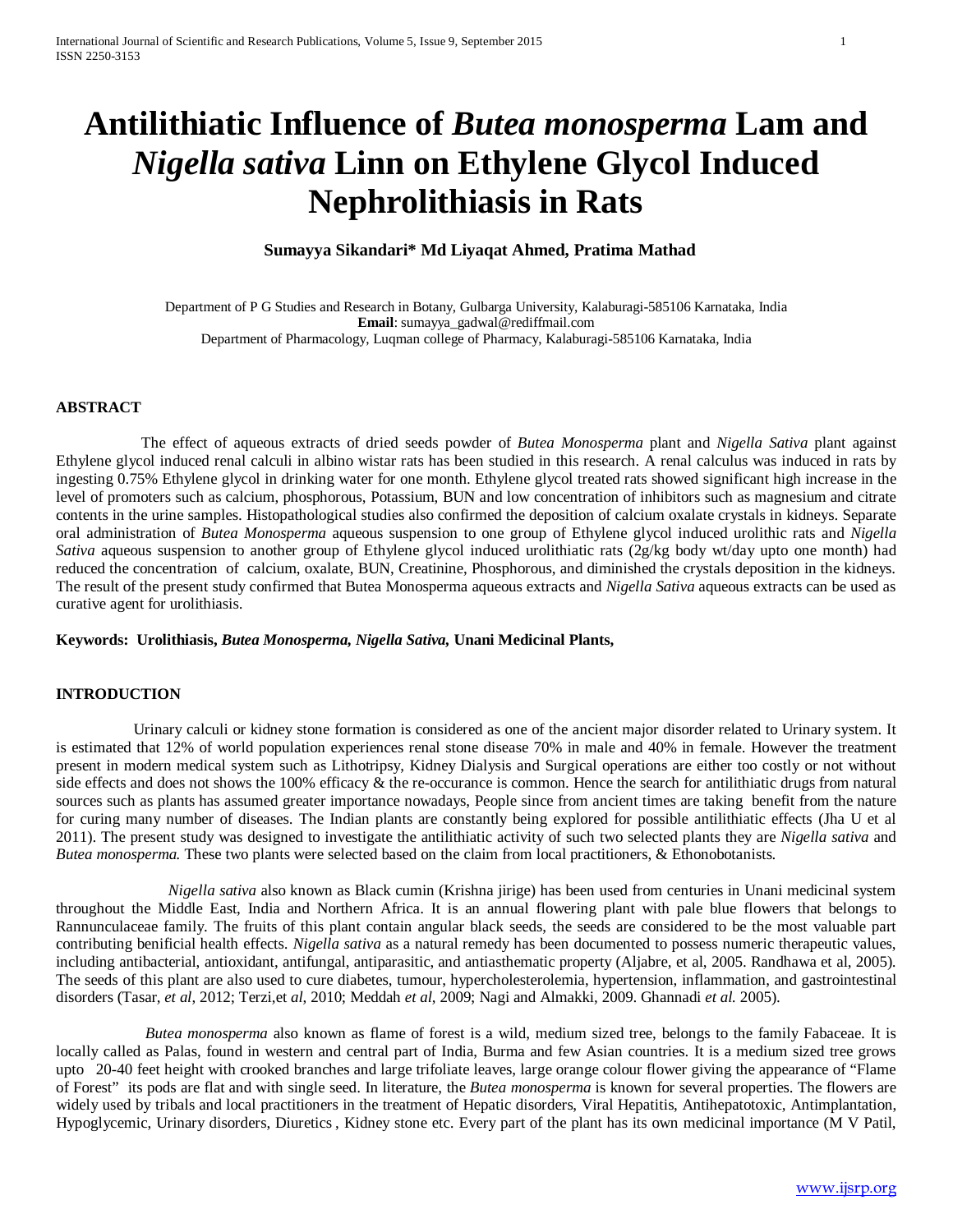International Journal of Scientific and Research Publications, Volume 5, Issue 9, September 2015 2 ISSN 2250-3153

Shubhangi pawar, and D A Patil, 2006). The seeds are also used in the treatment of bleeding piles, urinary stones, abdominal troubles, intestinal worms,etc (Anil kumar and Krishanu samanta 2012).

#### **MATERIALS AND METHODS**

 Male albino wistar rats weighing 35-40gms were purchased from Luqman pharmacy college, Gulbarga. They were housed in well-ventilated cages maintained in air conditioned laboratories with 12 hours dark/ 12 hours light cycles. They were fed with standard diet purchased from VRK Nutritions, Pune. They had free access to drink water. The animals were maintained in these conditions for one week before the experimental session starts. This study was approved by the Animal Ethical Committee and was carried out according to there guidelines.

# **ANTILITHIATIC ACTIVITY**

 The Experimental animals were divided into five groups of six animals each designated as G-1, G-2, G-3, G-4 and G-5. The animals of G-1 were fed with normal food and water only and the animals of this group served as the control. The G-2 animals received Cystone 4.5mg/100gm body weight orally along with the 0.75% of Ethylene glycol for one month and served as the standard (+vecontrol). The animals of G-3 received only 0.75% Ethylene glycol (stone inducer) in drinking water and served as negative control. The animals of G-4 received the 0.75% of Ethylene glycol in drinking water along with the aqueous extract of Plant-1 i.e. *Nigella Sativa Linn* (200mg kg<sup>-1</sup> body weight /daily) upto one month. The animals of G-5 received the 0.75% of Ethylene glycol in drinking water along with the aqueous extract of Plant-2 i.e. *Butea Monosperma Lam* (250mg kg-1 body weight /daily) upto one month. The below mentioned Table No.1 clearly shows the experimental design.

# **EXPERIMENTAL PROTOCOL**

| <b>Sex</b><br>of<br>animals | Sl/no     | Drug administration                                                                                                                         |  |  |  |
|-----------------------------|-----------|---------------------------------------------------------------------------------------------------------------------------------------------|--|--|--|
| Females                     | Group-1   | No administration of drugs except standard food and water.                                                                                  |  |  |  |
| Males                       | Group-2   | Standard +ve control $(0.75\%$ Ethylene glycol in drinking<br>water+Cystone $4.5mg/100gm$ )                                                 |  |  |  |
| <b>Males</b>                | $Group-3$ | Negative control (0.75% Ethylene glycol in drinking water) serve<br>as stone inducer.                                                       |  |  |  |
| Males                       | Group-4   | Aqueous extract of Plant-1 Nigella Sativa (200mg kg <sup>-1</sup> )<br>body<br>weight $/24$ hrs) + 0.75% Ethylene glycol in drinking water. |  |  |  |
| Males                       | $Group-5$ | Aqueous extract of Plant-2 Butea Monosperma(250mg kg <sup>-1</sup><br>body<br>weight $/24$ hrs) + 0.75% Ethylene glycol in drinking water.  |  |  |  |

Table No.1 showing experimental design

#### **Relative weights of the Animals**

 All the experimental animals were divided into five groups of four animals each, the four animals of each group were named as Head(H), Body(B), Tail(T), and Head body(HB) by marking on there body with marker for conviniency, before giving the doses every day throughout the experimental session the animals of all five groups were weighed and there weights were tabulated in Table No 2.

# **Relative weights of the kidneys**

 At the end of 30 days, the animals were mild anaesthetized and sacrificed by cervical decapitation. The Kidneys of all the five Groups were removed and weighed; the mean weights of the kidneys of four animals of every group were tabulated in the Table No.3. Immediately after weighing, kidneys were quickly dissected into ice cold saline. They were trimmed free of connective tissue for further Histopathological studies.

## **Measure of Urinary pH and total urinary output**

 During the experimental session of one month the urine samples of each individual group were collected at regular intervals of one week to observe and compare the variations in the pH of urine samples and total urinary output of each group with respect to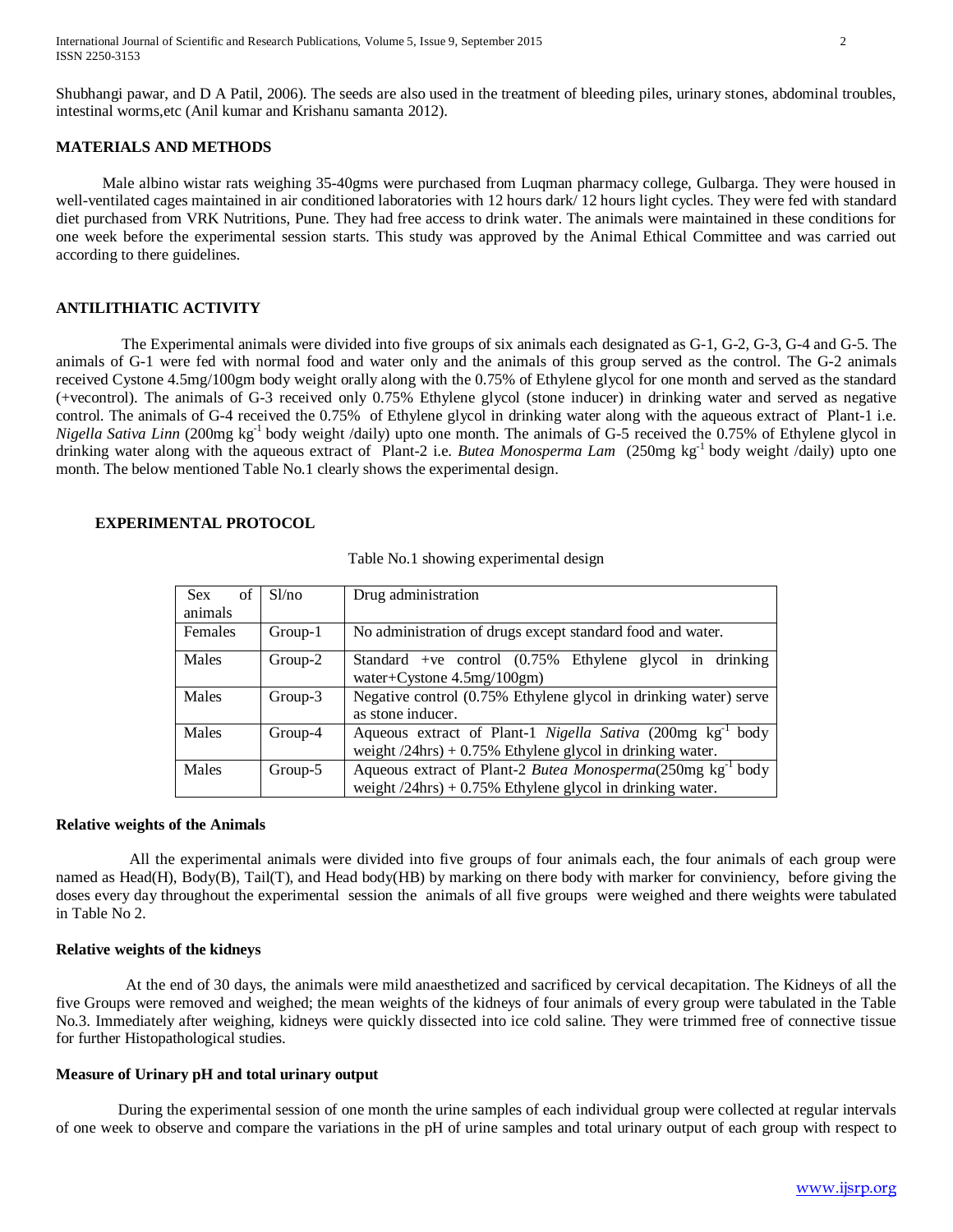International Journal of Scientific and Research Publications, Volume 5, Issue 9, September 2015 3 ISSN 2250-3153

the positive and negative standard groups, the observed pH values are tabulated in Table No.4. and measured Urinary output of all the five groups in ml is tabulated in Table No.5.

#### **Biochemical assays**

 The Urine and Blood samples were collected from all the five groups separately in sterile glass containers and were subjected to analyze Calcium, Magnesium, Phosphorous, Potassium, Uric acid, Creatinine, and Proteins in urine samples. BUN and Proteins in the blood samples. The results were tabulated in below mentioned Table No. 6

## **Histological assays**

 The tissue pieces taken from the kidney of the rats fixed by neutral buffered formalin (10%) and subsequently embedded in paraffin. The sections of 5µm thickness trimmed with the help of microtome machine were stained by Haematoxylin and Eosin to study the histopathological changes and calcium oxalate crystal depositions.(Fig : 1)

#### **Total number of Calcium Oxalate Deposits in 10 microscopic fields of kidney slices**

 The total number of calcium oxalate (Caox) crystals depositions in 10 microscopic fields individually of each group was calculated by observing the kidney sections under stereomicroscope to observe the changes in the size of crystals, along with the microscopic observation of kidney sections, the urine samples of all the five groups collected at the last day of experimental session were also examined to see the presence of any crystals. The results are tabulated in Table No 7.

#### **Results**

|             |                | $1st$ day | $10^{th}$ day | $20th$ day | $30th$ day |
|-------------|----------------|-----------|---------------|------------|------------|
| Control     | H              | 50        | 80            | 125        | 140        |
|             | $\, {\bf B}$   | 48        | 75            | 128        | 145        |
|             | T              | 47        | 79            | 126        | 138        |
|             | HB             | 51        | 80            | 125        | 142        |
| Standard    | H              | 50        | 80            | 95         | 130        |
|             | $\, {\bf B}$   | 46        | 65            | 105        | 140        |
|             | T              | 47        | 70            | 100        | 130        |
|             | H <sub>B</sub> | 42        | 60            | 80         | 110        |
| -ve control | H              | 45        | 67            | 102        | 125        |
|             | B              | 46        | 69            | 105        | 130        |
|             | $\mathbf T$    | 48        | 71            | 75         | 90         |
|             | HB             | 50        | 73            | 60         | 70         |
| N.S.E       | H              | 55        | 80            | 125        | 125        |
|             | $\, {\bf B}$   | 50        | 68            | 95         | 145        |
|             | T              | 46        | 80            | 120        | 110        |
|             | H <sub>B</sub> | 40        | 55            | 85         | 115        |
| B.M.E       | H              | 55        | 70            | 130        | 150        |
|             | B              | 65        | 71            | 115        | 120        |
|             | $\mathbf T$    | 45        | 75            | 115        | 150        |
|             | HB             | 48        | 80            | 120        | 95         |

# **Table no. 2: showing Weights of Animals in Grams from 1st day to 30th day**

All the experimental animals were divided into five groups of four animals each, the animals were named as  $Head(H)$ , Body(B), Tail(T), and Head body(HB) for conviniency, before giving the doses every day throughout the experimental session the animals of all five groups were weighed, It was observed that the body weights of all the five groups was increasing, but at the same time the weights of control group and standard group was increasing at very faster rate, the body weights of 4<sup>th</sup> group i.e *Nigella sativa* aqueous extract treated group and 5th group i.e *Butea monosperma* aqueous extract treated group were found near to standard group with slight variations. Whereas very less increase in the body weight of Ethylene glycol treated group was observed.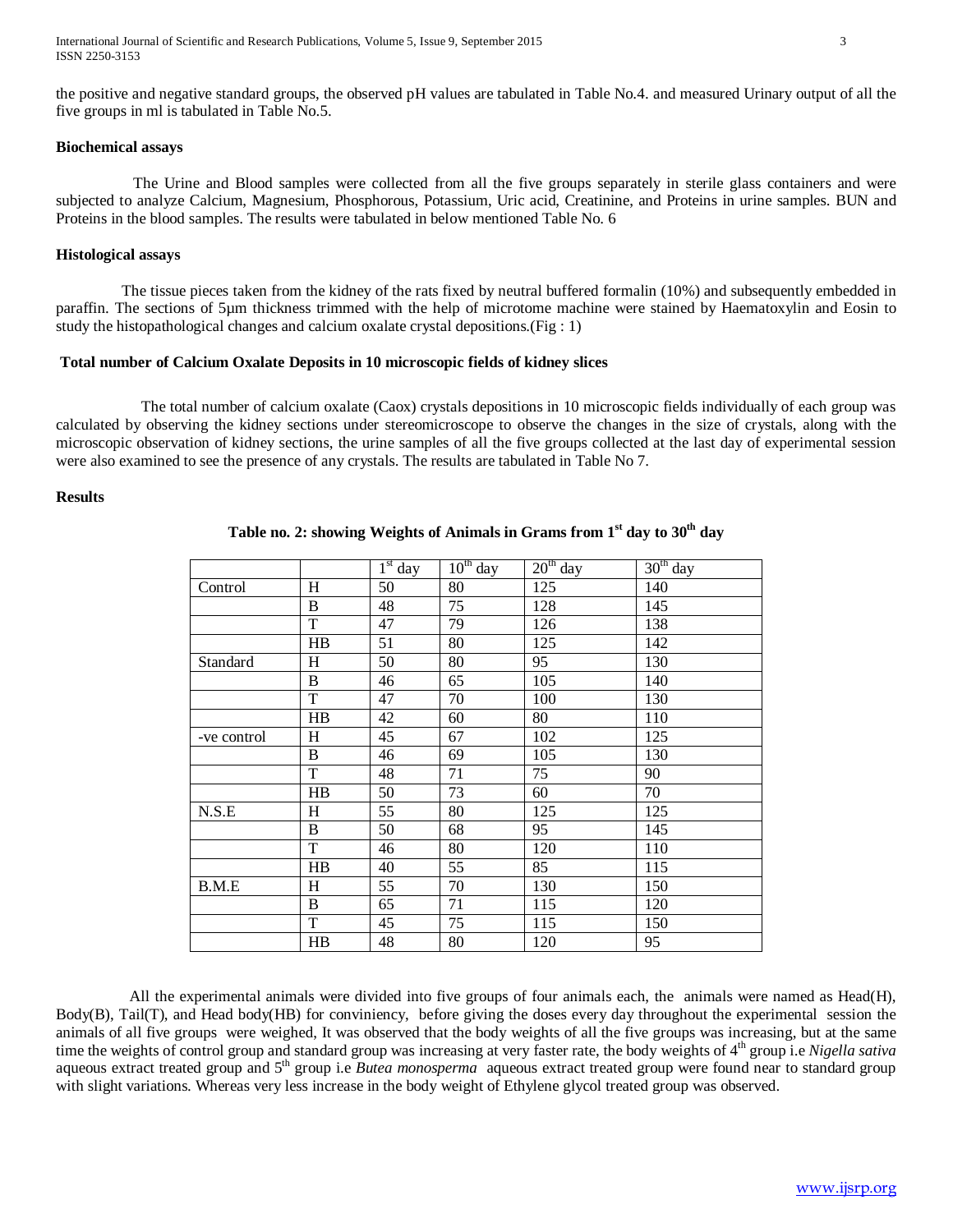| Table No.3: Comparision of Weights of kidneys of all the five groups on the last day of Experiment after dissection. |  |  |  |
|----------------------------------------------------------------------------------------------------------------------|--|--|--|
|                                                                                                                      |  |  |  |

|           | Groups  | Weights of kidneys | Mean weights     |
|-----------|---------|--------------------|------------------|
| Normal    | Group-1 | 1.260              | $1.173 \pm 0.06$ |
|           |         | 1.020              |                  |
|           |         | 1.240              |                  |
| Standard  | Group-2 | 1.020              | $1.015 \pm 0.03$ |
|           |         | 1.010              |                  |
|           |         | 1.015              |                  |
| Induction | Group-3 | 0.970              | $0.910 \pm 0.01$ |
|           |         | 0.850              |                  |
|           |         | 0.910              |                  |
| Plant-1   | Group-4 | 1.150              | $1.182 \pm 0.02$ |
|           |         | 1.160              |                  |
|           |         | 1.140              |                  |
| Plant-2   | Group-5 | 1.055              | $0.936 \pm 0.04$ |
|           |         | 0.860              |                  |
|           |         | 0.895              |                  |



 At the end of the study, the weight of the kidneys was comparatively lower in Group C i,e negative control compared with Group A control, and Group B i,e positive control .The administration of Aqueous extract of *Nigella sativa* in Group D at equivalent dose of 200 mg/kg (Group D). Increased the weight of kidneys in this Group. The administration of Aqueous extract of *Butea monosperma* in group E at equivalent dose of 250mg/kg (group E). Increased the weight of kidneys. The Table No.3 clearly shows actual weights of kidneys of all the five groups after the completion of experimental session.

|         |                                          | where I for it bill many pair of claim beampire |            |
|---------|------------------------------------------|-------------------------------------------------|------------|
|         | $\overline{\phantom{a}}^{\text{th}}$ day | $14th$ day                                      | $21st$ day |
| Group-1 | 3.4                                      | 3.9                                             | 4.2        |
| Group-2 | 3.3                                      | 3.7                                             | 4.1        |
| Group-3 | 3.0                                      | 2.6                                             | 3.7        |
| Group-4 | 3.2                                      | 3.7                                             | 4.0        |
| Group-5 | 3.1                                      | 2.9                                             | 3.9        |

#### **Table No. 4: Showing pH of Urine sample**

 The ph of urine samples observation at regular interval of every one week showed that during the first week the pH values of all the five groups were similar to one another and near to the pH three, but the pH value of negative control group was drastically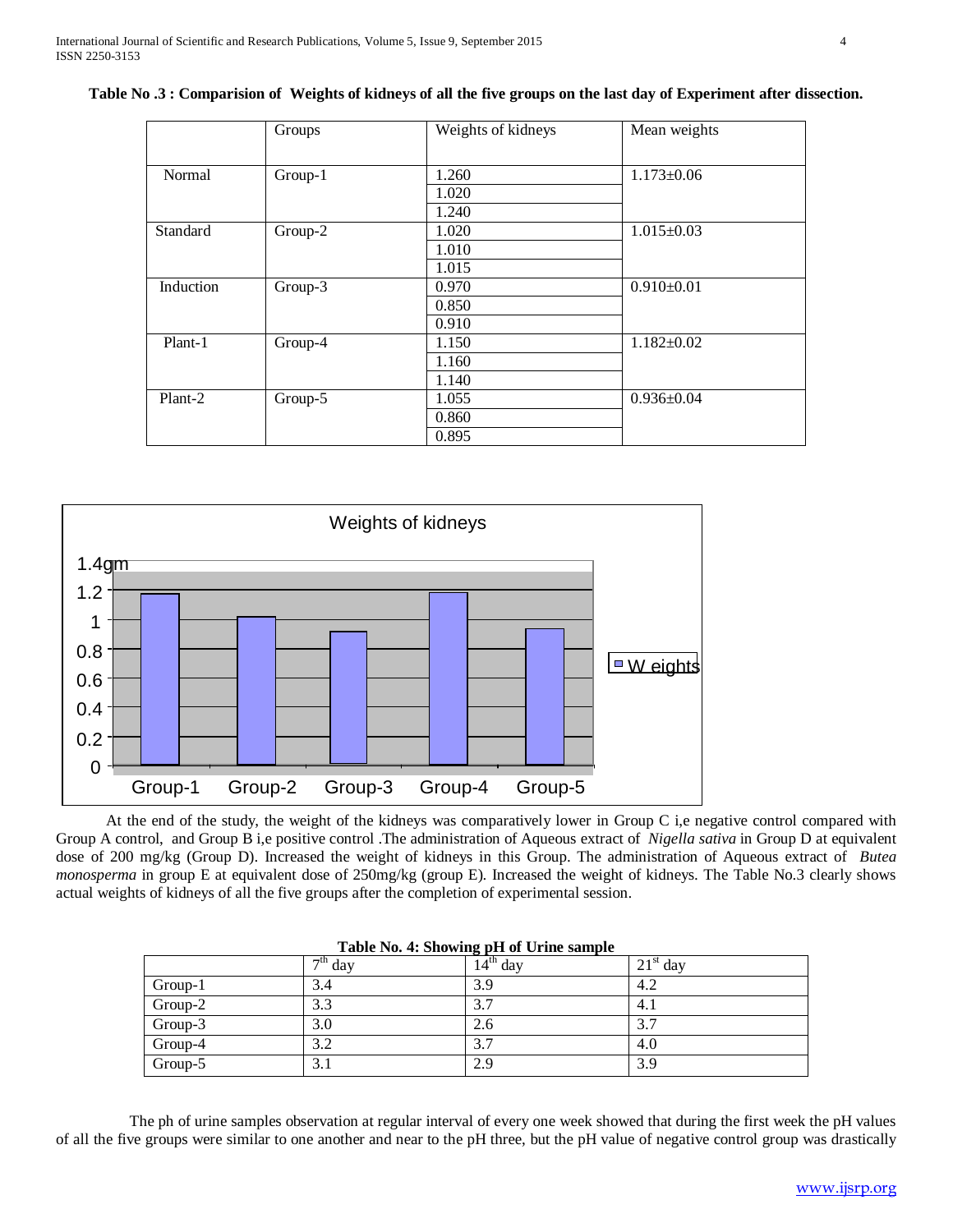decreased during the second week as well as third week, the pH values of 4<sup>th</sup> group i.e *Nigella sativa* aqueous extract treated group and 5th group i.e *Butea monosperma* aqueous extract treated group were found near to standard group with slight variations.

| Days | $Group-1$ | $Group-2$ | Group-3 | Group-4 | Group-5 |
|------|-----------|-----------|---------|---------|---------|
|      | 9.2       | 9.1       | 8.7     | 9.7     | 8.6     |
| 7    | 9.7       | 8.6       | 9       | 10      | 9.4     |
| 14   | 10.4      | 9.9       | 9.1     | 10.4    | 10.2    |
| 21   | 10.3      | 11.1      | 9.3     | 10.8    | 11.4    |
| 28   | 12.1      | 12.5      | 9.5     | 11.2    | 12.1    |

**TABLE : 5 DETERMINATION OF URINARY OUTPUT IN ml/24 hrs**

In urinary output determination control rats (Group-1) did not show any significant variations from  $1<sup>st</sup>$  day -  $30<sup>th</sup>$  day, In all the groups considerably there was increase in the urinary output, but less increase in the urinary output of negative control from (8.7ml-9.5ml), moderate increase in the standard group(9.1ml-12.5ml), in Nigella sativa group-4(9.7ml-11.2ml), in Butea monosperma group-5(8.6ml-12.1ml).

| SL/            | <b>URINARY</b>        | <b>GROUP-1</b>   | <b>GROUP-2</b>   | <b>GROUP-3</b>   | <b>GROUP-4</b>   | <b>GROUP-5</b>   |
|----------------|-----------------------|------------------|------------------|------------------|------------------|------------------|
| NO.            | <b>EXCREATION</b>     |                  |                  |                  |                  |                  |
|                | <b>LEVEL</b>          |                  |                  |                  |                  |                  |
| $\overline{1}$ | <b>CALCIUM</b>        | $4.58 \pm 0.03$  | $10.89 \pm 0.04$ | $0.460 \pm 0.03$ | $6.10 \pm 0.04$  | $2.95 \pm 0.02$  |
| 2              | <b>MAGNESSIUM</b>     | $1.65 \pm 0.01$  | $0.02+0.01$      | $1.22+0.01$      | $0.91 \pm 0.01$  | $0.67 \pm 0.01$  |
| 3              | <b>POTASSIUM</b>      | $4.21 \pm 0.01$  | $5.36 \pm 0.03$  | $0.03 \pm 0.01$  | $4.68 \pm 0.04$  | $3.82 \pm 0.11$  |
| $\overline{4}$ | URIC ACID             | $13.12 \pm 0.02$ | $12.43 \pm 0.03$ | $11.09 \pm 0.01$ | $13.56 \pm 0.01$ | $12.55 \pm 0.01$ |
|                | <b>SERUM ANALYSIS</b> |                  |                  |                  |                  |                  |
| 5              | <b>BUN</b>            | $1.48 \pm 0.04$  | $2.29 \pm 0.02$  | $15.26 \pm 0.03$ | $1.89 \pm 0.05$  | $0.43 \pm 0.01$  |
| 6              | <b>PROTEINS</b>       | $2.20+0.01$      | $4.49 \pm 0.01$  | $1.91 \pm 0.01$  | $2.94 \pm 0.02$  | $3.21 \pm 0.01$  |
| $\tau$         | Ph OF Urine           | 4.2              | 3.7              | 4.1              | 4                | 3.8              |
|                | sampes                |                  |                  |                  |                  |                  |

**Table No. 6: BIOCHEMICAL ANALYSIS**

#### **Determination of Urinary Calcium in mg/24hrs**

 The Biochemical analysis of various elements in the urine and serum of animals at the end of experimental session was carried out. The level of calcium estimated in the  $3<sup>rd</sup>$  Group i.e negative control Ethylene treated group was fallen to 0.460±0.063, whereas in the 1<sup>st</sup> control group it was  $4.58\pm0.03$ , in the Cystone treated positive control 2<sup>nd</sup> group it was  $10.89\pm0.04$  and in the *Nigella sativa* aqueous extract treated 4<sup>th</sup> group 6.10±0.04 and *Butea monosperma* aqueous extract treated 5<sup>th</sup> group 2.95±0.02. The values of 4<sup>th</sup> and 5<sup>th</sup> groups were found very near to control group and positive control group. The excreation of calcium through urine may reduce the risk of calcium getting deposited in the kidney for the formation of Calcium oxalate stones.

## **Determination of Urinary Magnessium in mg/24hrs**

The level of magnessium estimated in the urine sample of  $3<sup>rd</sup>$  Group i.e negative control Ethylene treated group was increased up to 1.22 $\pm$ 0.01, whereas in the 1<sup>st</sup> control group it was 1.65 $\pm$ 0.01, in the Cystone treated positive control 2<sup>nd</sup> group it was 0.02±0.01 and in the *Nigella sativa* aqueous extract treated 4<sup>th</sup> group 0.91±0.01 and *Butea monosperma* aqueous extract treated 5<sup>th</sup> group  $0.67\pm0.01$ . The values of  $4<sup>th</sup>$  and  $5<sup>th</sup>$  groups were found very near to control group and positive control group. The magnessium is considered as inhibitor for stone formation, increase in its production and its level in the urine sampe is a good sign and indication that the induced drug or extract is effective in the inhibition of stone formation.

## **Determination of Urinary Potassium in mg/24hrs**

The level of Potassium estimated in the urine samples of  $3<sup>rd</sup>$  Group i.e negative control Ethylene treated group was fallen to  $0.03\pm0.01$ , whereas in the 1<sup>st</sup> control group it was  $4.58\pm0.03$ , in the Cystone treated positive control 2<sup>nd</sup> group it was 10.89±0.04 and in the *Nigella sativa* aqueous extract treated 4<sup>th</sup> group 6.10±0.04 and *Butea monosperma* aqueous extract treated 5<sup>th</sup> group 2.95 $\pm$ 0.02. The values of  $4<sup>th</sup>$  and  $5<sup>th</sup>$  groups were found very near to first control group and second positive control group. The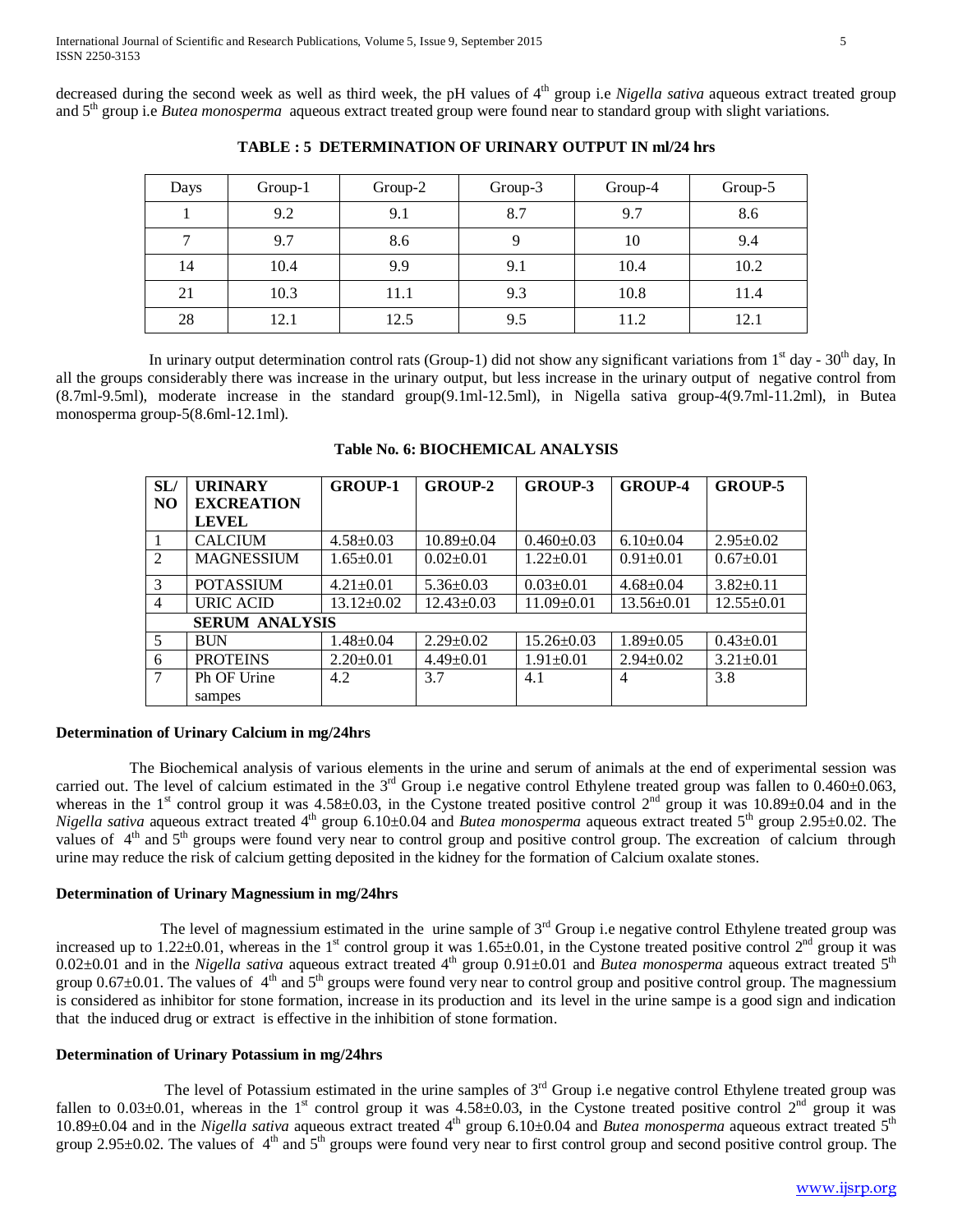excess of potassium if it is continuously getting excreated through urine the risk of potassium getting deposited in the kidney for the formation of stone decreases upto some extent.

## **Determination of Urinary Uric acid in mg/24hrs**

The level of uric acid estimated in the  $3<sup>rd</sup>$  Group i.e negative control Ethylene treated group was fallen to 11.09 $\pm$ 0.01, whereas in the 1<sup>st</sup> control group it was 13.12 $\pm$ 0.02, in the Cystone treated positive control 2<sup>nd</sup> group it was 12.43 $\pm$ 0.03 and in the *Nigella sativa* aqueous extract treated 4<sup>th</sup> group 13.56±0.01 and *Butea monosperma* aqueous extract treated 5<sup>th</sup> group  $12.55\pm0.01$ . The values of  $4<sup>th</sup>$  and  $5<sup>th</sup>$  groups were found very near to control group and positive control group. The excreation of uric acid and its presence in urine samples is the indication that both the plant samples are effective in reducing the uric acid concentration in the kidneys and eliminating it through urine.

#### **Determination of BUN (Blood Urea Nitrogen) in mg/24hrs**

 On 30th day after 2 hours of last dose, animals were anaesthetized. Blood was collected from orbital venous plexus in non-heparinized tubes and centrifuged at 2000 rpm for 20 min to obtain serum, which was used for further analysis. The level of BUN estimated in the  $3<sup>rd</sup>$  Group i.e negative control Ethylene treated group was increased to 15.26±0.03, whereas in the 1<sup>st</sup> control group it was 1.48±0.04, in the Cystone treated positive control 2nd group it was 2.29±0.02 and in the *Nigella sativa* aqueous extract treated 4<sup>th</sup> group 1.89±0.05 and *Butea monosperma* aqueous extract treated 5<sup>th</sup> group 0.43±0.01. The values of 4<sup>th</sup> and 5<sup>th</sup> groups were found very near to first control group and second positive control group. Decrease in its level in both treated groups i.e 4<sup>th</sup> and 5<sup>th</sup> group is the indication of decrease in its toxicity in the bood.

## **Table 7 Total number of caox Deposits in 10 microscopic fields of kidney slices**

| Groups  | No of<br>Deposition |
|---------|---------------------|
| Group-1 | NIL.                |
| Group-2 | $7.00 \pm 0.58$     |
| Group-3 | 29.67±0.88          |
| Group-4 | $5.67 \pm 0.33$     |
| Group-5 | $3.67 \pm 0.33$     |

 Microscopic observation of rat bladder urine revealed that urine of the control group rats was more or less devoid of any crystals whereas, in the sections of Ethylene Glycol treated group 'C' the number of depositions in 10 microscopic fields were 29.67 $\pm$ 0.88 which was significantly higher than group 'B'(Positive control) 7.00 $\pm$ 0.58. In group 'D'(Nigella sativa) 5.67 $\pm$ 0.33 & in group 'E'(Butea monosperma) 3.67±0.33, the number of deposits were significantly lower than group 'C'. However both the extracts were able to decrease the number of crystal deposits in kidneys. Therefore the benificial action of both the extracts on human kidneys can be suggested without any side effects, toxicity and also an alternative treatment to chemical drugs.

#### **Histopathological analysis**

 Analysis of Haematoxylin and Eosin stained kidney sections also supported the serum and urine biochemistry results, showing normal structure and architectural intactness without any apparent damages in control group rats and there were no calcium oxalate deposits or other abnormalities in the nephron segments. In positive control group B, deposits were composed of only one or two polygonal crystals depositions. In negative control group C the number of deposits were exceeding from nine to ten, which was significantly higher than control group A. Interestingly, similar to first control group there was no or only one to two crystals depositions were observed in *Nigella sativa* seeds extract treated group-4 and *Butea monosperma* seeds extract treated group-5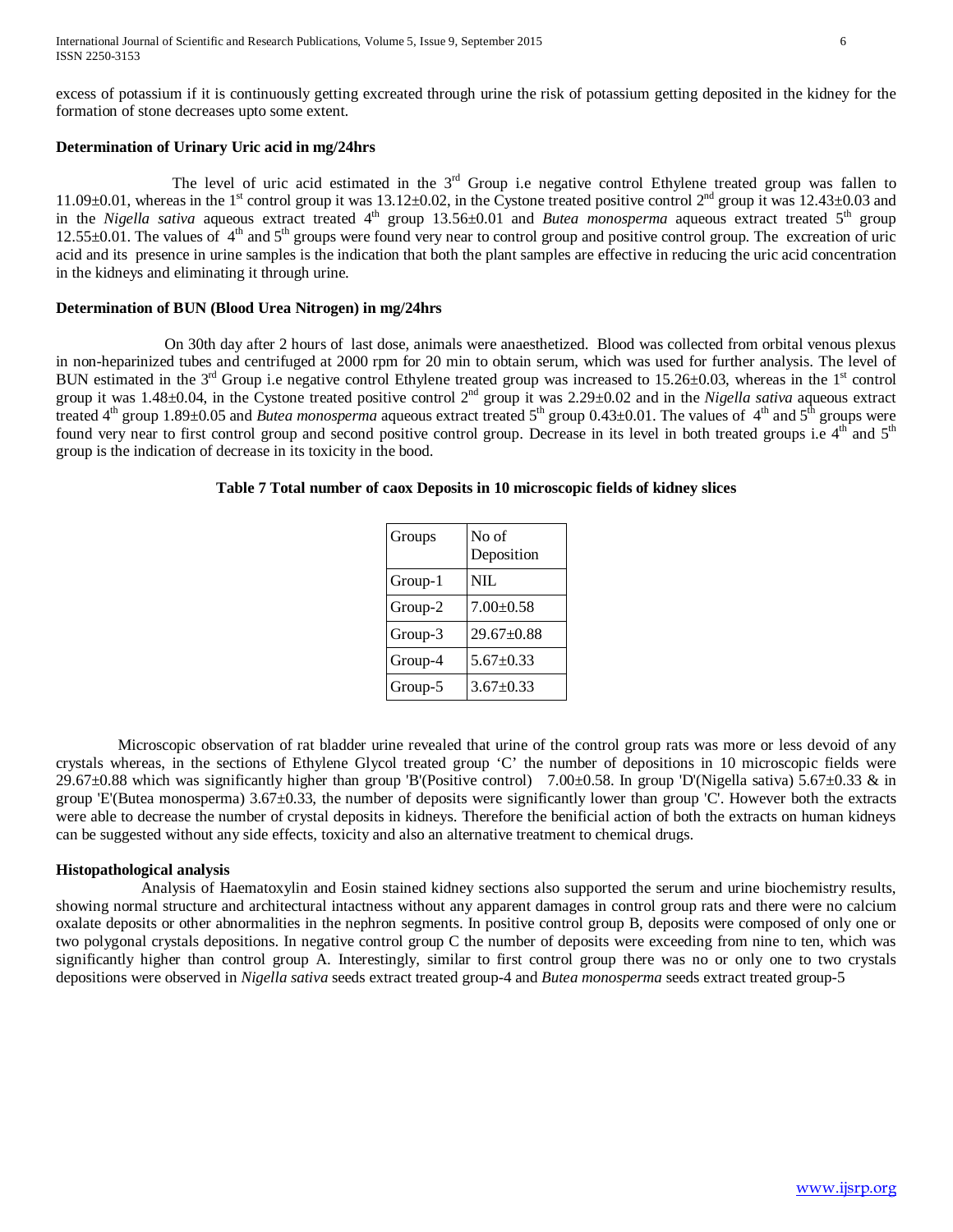







Fig 1.e

.



Figure : 1.a Normal structure of kidney

Figure : 1.b Section of kidney showing one calculi deposition

Figure : 1.c Section of kidney showing eight to nine calculi depositions

Figure : 1.d Section of kidney showing two to three calculi depositions

Figure : 1.e Section of kidney showing two to three calculi depositions reduced in size.

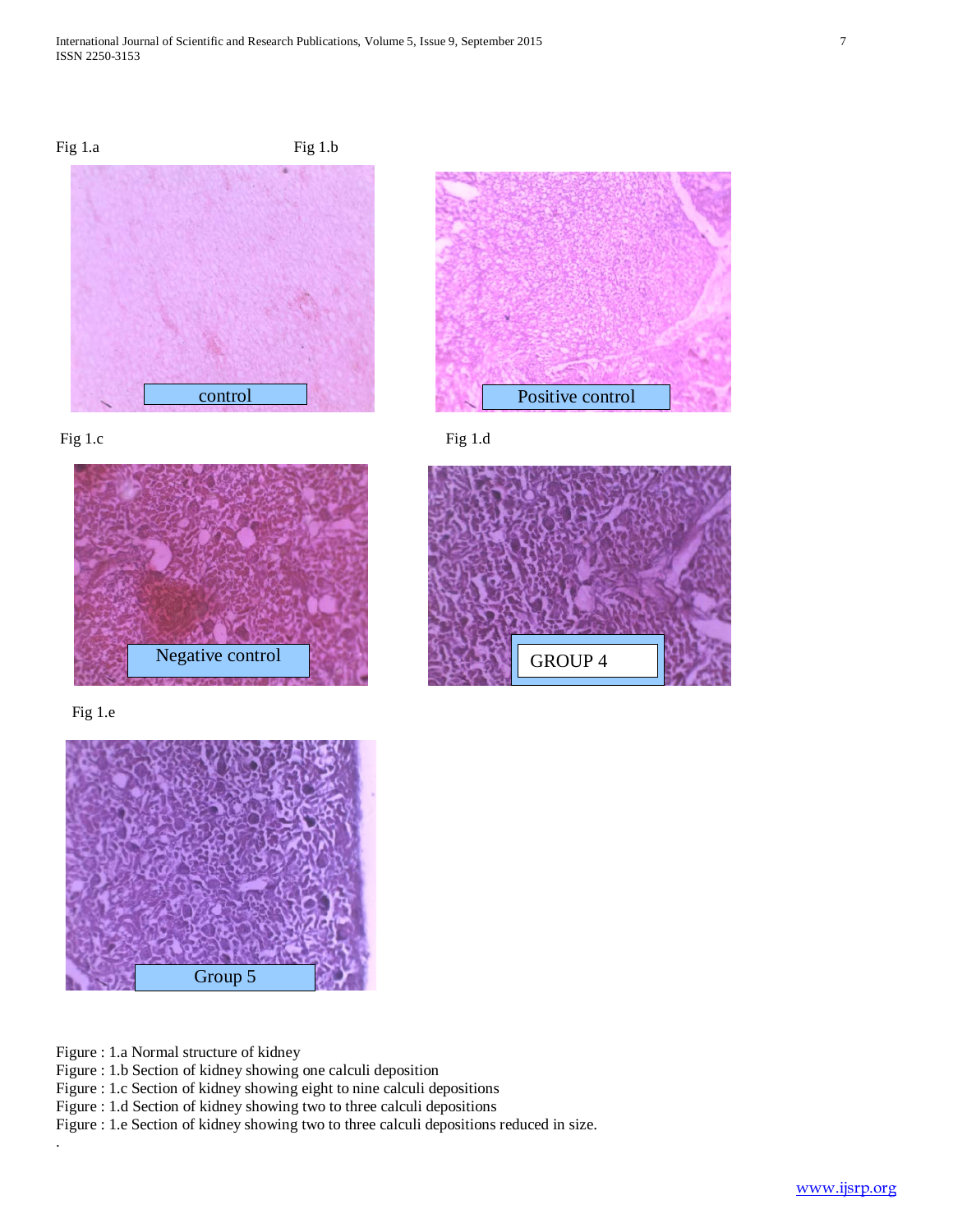## **DISCUSSION**

Ethylene glycol is the dihydroxy alcohol derivative of ethane. It is utilised in antifreeze solutions, coolants, glass cleaners, cosmetics, paints etc. The charecteristics of ethylene glycol are clear, colourless, sweet-tasting liquid. When ethylene glycol is metabolised by the body, it produces four toxic metabolites they are glycoaldehyde, glycolate, glycolic acid, and glyoxylate. All of this metabolites may cause destruction of the tissue that primarily form calcium oxalate crystal deposition and metabolic abnormalities, especially a high anion gap metabolic acidosis, lactic acidosis, and hypocalcemia. The Oxalic acid combines with calcium to form calcium oxalate crystals, which deposits in the kidneys. This can result in Hypocalcemia, Hematuria, proteinuria, increased creatinine and renal failure. (A' Liyatur Rosyidah and sri widyarti. 2013).

 The results of present study clearly indicates that aqueous extracts of *Nigella sativa* seeds and *Butea monosperma* seeds, showed comparable activity to that of cystone in terms of inhibiting the formation of calcium oxalate precipitate. The reduction of stone forming constituents in urine and there decreased kidney retention reduces the solubility product of crystallizing salts such as calcium oxalate and calcium phosphate, thus aqueous extract of both the plants could be further analysed and characterised for its active compound and mechanism invoved in it, this study could lead to a new drug for the patients with urolithiasis.

 Thus, this study provides a basis for utility of aqueous extracts of *Nigella sativa* seeds and *Butea monosperma* seed in the treatment of renal and urinary calculi and it is in accordance with earlier study by Mousa-Al-Reza Hadjzadeh *et al.* 2007 and put forth the possibility of use of *Nigella sativa* seeds as the therapeutic agent to treat urolithiasis. The seeds of *Butea monosperma* in accordance with the review of *Butea monosperma* by Firdaus Rana and Mazumder Avijit *et al.* 2012.

 The study of the urinary chemistry with respect to the stone-forming minerals will provide a good indication of the risk of stone formation. In the present study, observed Hypocalciuria in ethylene glycol induced urolithic rats might be a factor favouring the nucleation and precipitation of calcium oxalate

# **CONCLUSION**

 Kidney stone disease has afflicted humankind since ancient times and can persist, with serious medical consequences, throughout a patient's lifetime. In addition, the incidence of kidney stones has been increased in most societies in the last five decades, especially in association with economic development. Inspite of tremendous advances in the field of medicine, there is no truly satisfactory drug for the treatment of urolilithiasis. Recently, there is with increasing evidence that many healthy natural food and medicinal herbal and supplements have the potentials to solve the problem of eradicating many number of diseases releated to mankind. The Aqueous seeds extract of *Nigella sativ*a and *Butea monosperma* were able to reduce the growth of urinary stones, decreased the number of calcium oxalate depositions and restored the structure of kidneys in rats. Therefore, the beneficial action of these both the plants may be suggested. However, further studies must clarify the mechanism.

 In conclusion, The presented data indicated that administration of aqueous extract of *Nigella sativa* and *Butea monosperma* seeds powder to rats prevented urolithiasis induced with Ethylene glycol and reduced the growth of calcium oxalate stones, reduced the number of stone deposits, both the extracts were found effective in reducing the renal tissue injury, decreasing the crystal size, thus can simply be swept by urine and helps in restoring normal kidney architecture and weights of the kidneys. In this comparative study it was found that the Nigella sativa aqueous extract and Butea monosperma aqueous extract results were very near to standard drug i,e cystone, In comparision to both the plant extracts Nigella was very near to standard and Butea was near to Nigella but both were very far from the -ve control results. Further, experimental and clinical studies are required to elucidate the chemical constituents of the extracts and mechanism responsible for the pharmacological activities. This study has supported the folk information, and claim regarding antiurolithiatic activity of both the plants *Butea monosperma* (Ethnomedicines) and *Nigella Sativa.* (Al Tib Al Nabvi)

The number of caox deposits in 10 microscopic fields of kidney slices in group 'C' was 29.67±0.88 which was significantly higher than group 'B'(Positive control) 7.00 $\pm$ 0.58. In group 'D'(Nigella sativa) 5.67 $\pm$ 0.33 & in group 'E'(Butea monosperma) 3.67±0.33, the number of deposits was significantly lower than group 'C'. However both the extracts were able to decrease the number of crystal deposits in kidney's .Therefore the benificial action of both the extracts on human kidneys can be suggested without any side effects, toxicity and also an alternative treatment to chemical drugs.

## **REFERENCES:**

1. Firdaus rana Mazumdar Avijit. Review on *Butea Monosperma*, 2012; 2(4); 1035-1039.